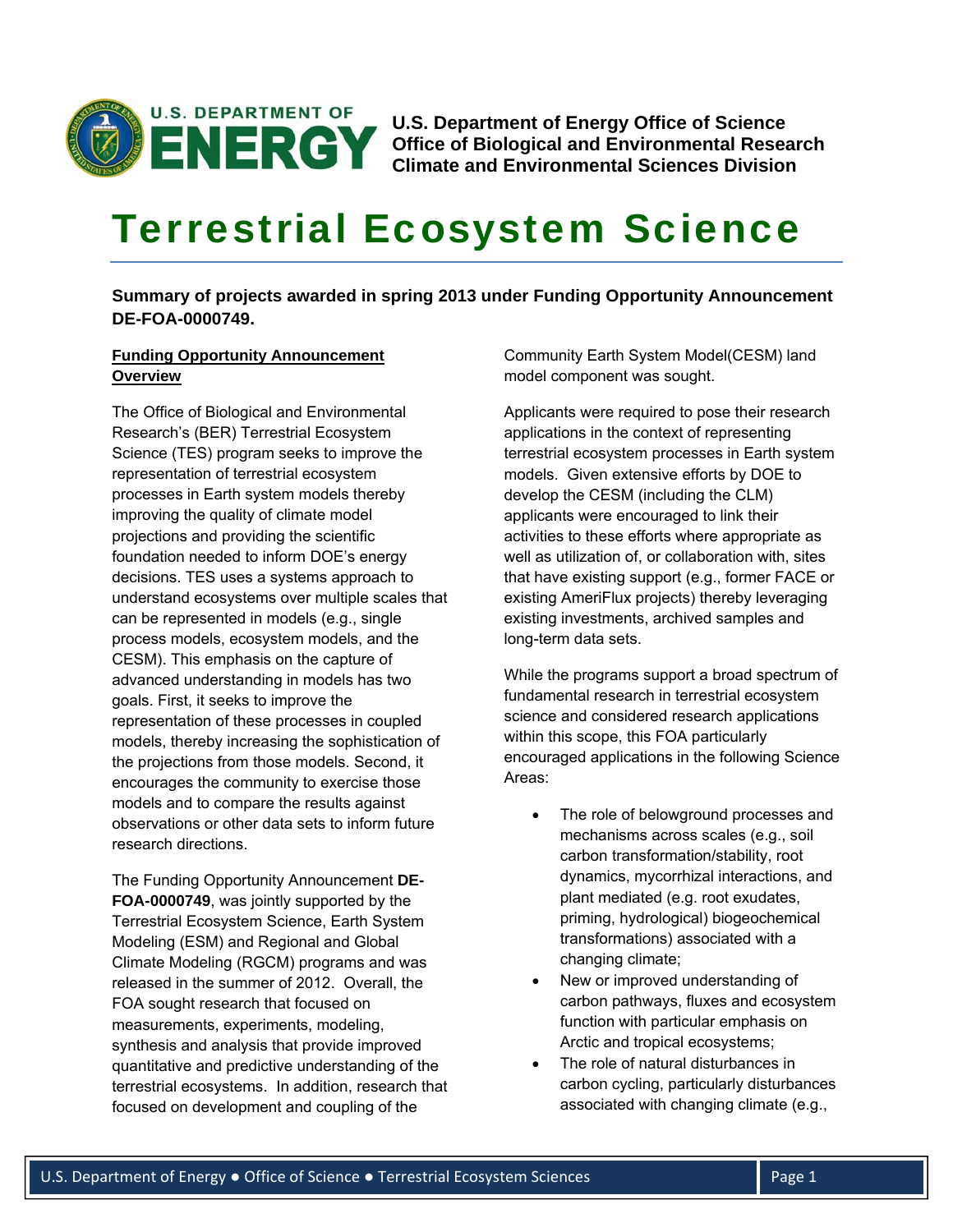changes in atmospheric carbon, precipitation, nutrients);

- New or improved understanding of critical carbon processes at the terrestrial-aquatic interface which have the potential for direct feedbacks to the climate system (e.g., soil carbon transformation, methane biogeochemistry). Research under this science area was required a direct link to terrestrial processes and is limited to terrestrial ecosystems and their immediate interface with freshwater and brackish water systems, such as riparian zones, hyporheic zones and wetlands. Research that focuses on aquatic processes, agricultural systems, ocean systems, and ecosystem services were not be considered;
- CLM developments, including development, coupling and testing of submodels related to land biogeophysics, the hydrologic cycle, biogeochemistry, and ecosystem dynamics. Attention to scale-aware and scale-appropriate parameterization development is a priority; and
- Synthesis activities that draw broad insights into, and improve our understanding of, terrestrial ecosystems and their role in forcing climate change will be considered (and should leverage existing models, sites and datasets).

Overall, proposed research was intended to fill critical knowledge gaps, including the exploration of high-risk approaches. BER encouraged the submission of innovative exploratory applications with potential for future high impact on terrestrial ecosystem science.

Fifteen awards (three of which were exploratory awards) were made through this Funding Opportunity Announcement totaling \$12,272,345 over three years.

# **Funded Projects**

## **Terrestrial Ecosystem Sciences (TES)**

**Incorporating Rhizosphere Interactions and Soil Physical Properties into a Soil Carbon Degradation Model through Experimenting Across Ecotypes**

- **Principle Investigator:** Aimee Classen (University of Tennessee)
- **Collaborators:** Melanie Mayes (Oak Ridge National Laboratory)
- **Award:** \$987,328 over 3 years

Per unit area, soils harbor the greatest diversity on earth largely in the fungal and bacterial pool. These communities, which also harbor a diversity of functions, are responsible for degrading and mineralizing the carbon and nutrients that enter the soil. Soil microbial communities are directly and indirectly responsible for the mineralization of terrestrial soil carbon and nutrients, thus understanding the links between soil communities and root function and soil processes is a major theme in ecosystem and global change ecology, but one that remains poorly understood. Soil properties and biological communities vary significantly by ecosystem and soil type, but current soil carbon cycling models fail to incorporate these interacting factors. For example, mycorrhizal fungi, which associate with plants and are important for nutrient uptake, are an integral link to carbon cycles in ecosystems because they exchange soil organic matter-derived nutrients for plant-assimilated carbon, yet their activity, and how their regulation of carbon dynamic might change by soil type, is often not considered in models. The failure to consider the role of the integrated biological community – microbes, mycorrhizal fungi, and plant roots – on soil carbon turnover may render models incapable of predicting local-scale responses to environmental change. Our project will fill this knowledge gap by modeling and experimentally manipulating the biological community in situ across temperate, tropical and boreal ecosystems, thus increasing our ability to predict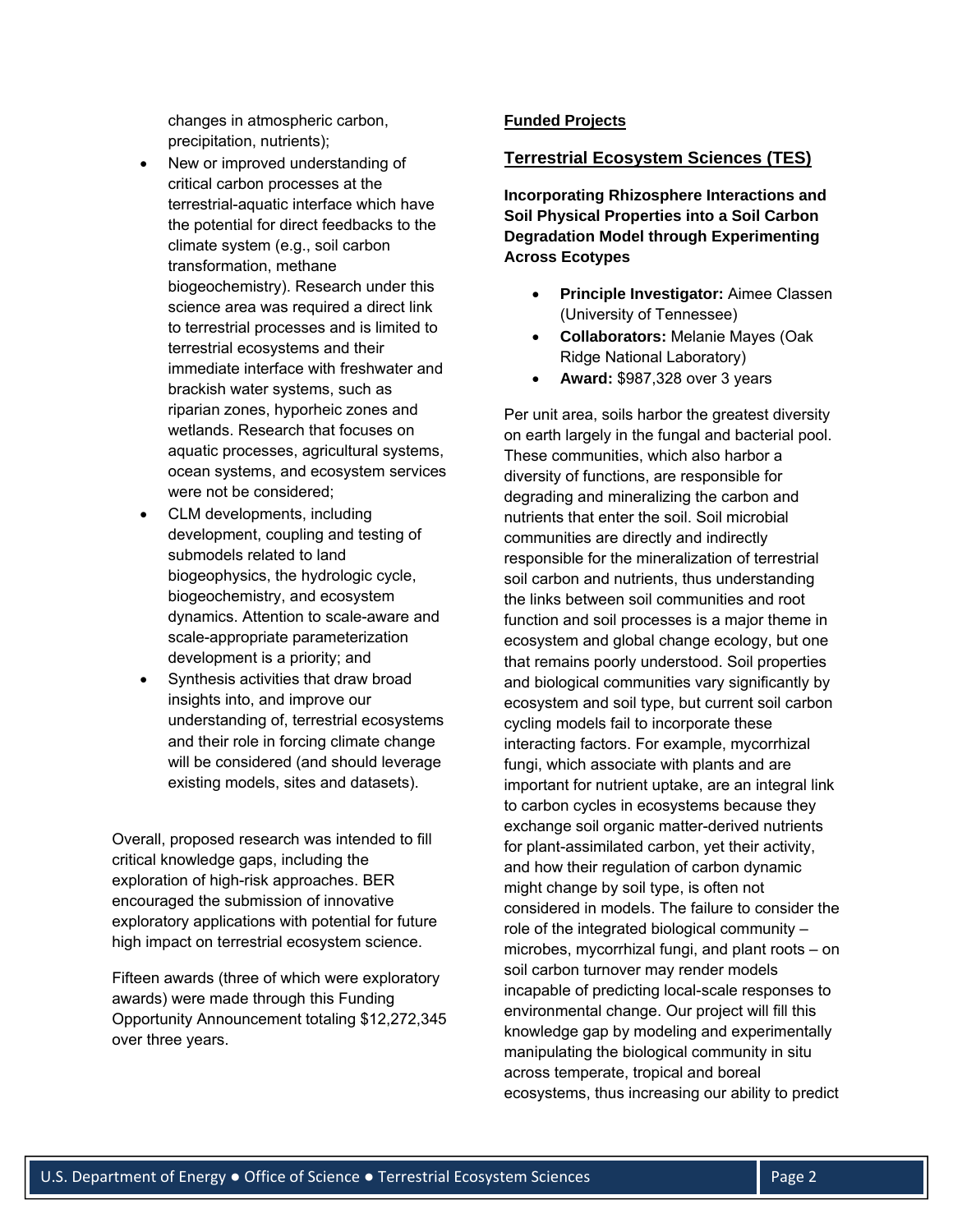and model the extent to which soils in terrestrial ecosystems will be an atmospheric net C source or sink.

**Changes in Soil Carbon Dynamics in Response to Long-Term Soil Warming - Integration Across Scales from Cells to Ecosystems**

- **Principle Investigator:** Jerry Melillo (Marine Biological Laboratory)
- **Collaborators:** Kristen DeAngelis (University of Massachusetts, Amherst), Jeffrey Blanchard (University of Massachusetts, Amherst)
- **Award:** \$1,049,000 over 3 years

Soils contain an estimated 2,500 Pg carbon, about three times as much as in the atmosphere as carbon dioxide and five times as much as in terrestrial vegetation in various organic carbon forms. A substantial fraction of the soil carbon occurs in relatively complex compounds. How the decay of these compounds will change in a warmer world is not clear. A major question in Earth System Science is: Will global warming accelerate the decomposition of these complex compounds by microorganisms, releasing carbon dioxide, a powerful heat-trapping gas, to the atmosphere, thereby creating a selfreinforcing (positive) feedback to the climate system? Put another way, will warming beget warming, with microorganisms as the central "actors?" This research will address this question by leveraging an ongoing climatechange experiment in which the soil in a 100 year old forest has been heated in situ, yearround for the past 22 years. Soil temperatures in the experimental plots have been raised 5 degrees Celsius above ambient temperatures in a deciduous forest stand at the Harvard Forest Long-term Ecological Research (LTER) site in central Massachusetts. Soils from the heated and control plots are being analyzed to evaluate both biogeochemical and microbial mechanisms of altered C cycling with warming on an ecological time scale. The study will employ a range of techniques including microbial genomics and compound-specific stable isotope

analyses. Information gained from the study will be used to develop a new model of soil organic matter decay so that it represents the soil decay responses to climate change in a more mechanistic way.

**Dryland Feedbacks to Future Climate Change: How Species Mortality and Replacement will Affect Coupled Biogeochemical Cycles and Energy Balance**

- **Principle Investigator:** Sasha Reed (US Geological Survey)
- **Collaborators:** Jayne Belnap (USGS), Thomas Painter (University of California, Los Angles)
- **Award:** \$1,049,357 over 3 years

Drylands (arid and semi-arid lands, such as deserts and many grasslands) make up about 35% of the United States and over 40% of the terrestrial surface globally. Indeed, drylands are our planet's largest biome. These relatively arid ecosystems also maintain very large stocks of carbon; for example, dryland soils store nearly twice as much soil organic carbon as temperate forest soils. In addition, due to high solar irradiance, drylands have the potential to affect future climate not only via changes to carbon cycling, but also through changes in albedo and energy balance. Nevertheless, research on the potentially shifting contribution of drylands to regional and global carbon and energy budgets has received relatively little scientific attention. This lack of attention represents an important deficit in our understanding and ability to forecast the effects of global change: climate models predict rapidly rising temperatures for the already hot and moisture-limited dryland regions, and such changes could dramatically affect these extensive landscapes. For example, a recent study showed that biological soil crusts (the soil surface community of mosses, lichens and cyanobacteria, which form a critical component of dryland ecosystems) can respond to climatic change with rapid mortality events. In spite of the importance of such eventualities, what they could mean for carbon cycling and storage, for coupled nutrient cycling, and for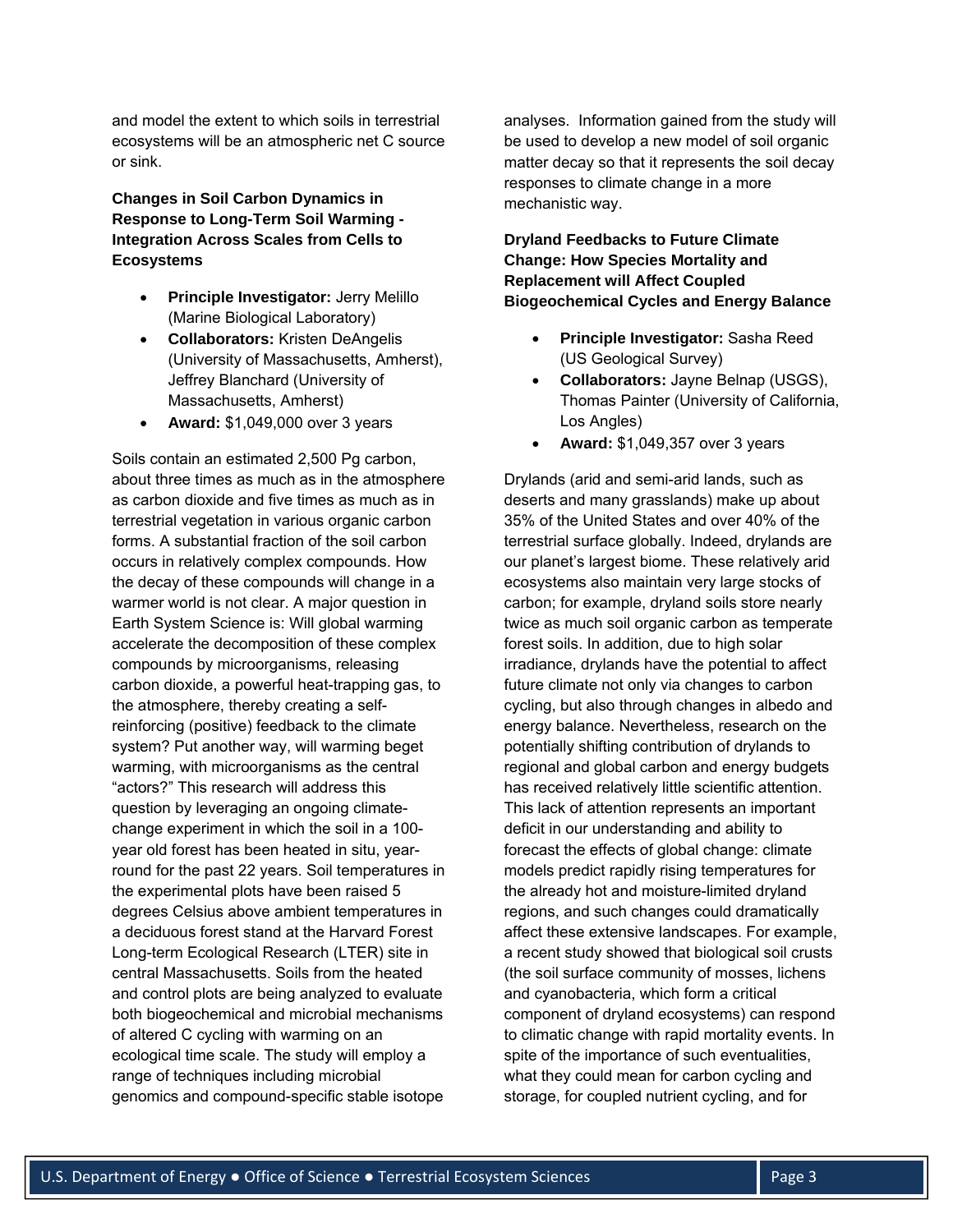energy balance across the widespread dryland biome remains almost wholly unknown. Our lack of understanding of the direction, magnitude, and mechanisms behind these projected changes – as well as the absence of a theoretical framework for incorporating biocrusts into global models – greatly constrain our ability to appropriately represent drylands in modeling efforts. At the same time, the main message from the limited existing data is that dryland ecosystems have the potential to respond dramatically to climatic change, and that such changes could, in turn, affect climate at the global scale.

This project will make great strides in advancing our understanding of the role drylands play in global climate, both now and into the future. To elucidate the mechanisms behind and the consequences of climate-induced change to dryland communities, we have planned a multidisciplinary yet integrated approach that combines in situ field manipulations; crossecosystem comparisons; the creation of 'libraries' of dryland vascular plant, biocrust, and soil spectral data; and a small-scale modeling effort (to be followed in later years by a largerscale modeling effort). In particular, we propose to test the following four hypotheses: Hypothesis 1) Climate-induced changes to the composition and cover of vascular plant and biocrust communities will have dramatic effects on carbon and nutrient cycling; Hypothesis 2) Biogeochemical drivers of and responses to these changes in communities will be inconsistent across different dryland ecosystems; Hypothesis 3; Changes to vascular plant and biocrust communities in drylands will have significant effects on energy balance; and, Hypothesis 4) Introducing a predictive representation of biocrust structure and function into the Community Land Model (CLM4.5), including physical and biological biocrust properties, will improve predictions of water, energy, and carbon fluxes between dryland systems and the atmosphere.

**Rigid Nanostructured Organic Polymer Monolith for In Situ Collection and Analysis of Plant Metabolites from Soil Matrices** 

- **Principle Investigator:** Nishanth Tharayil (Clemson University)
- **Award:** \$127,497 over 2 years

Release of photosynthates from plant roots and decomposing litter forms a major conduit through which atmospheric carbon dioxide reaches belowground ecosystems. These metabolites mobilizes the unavailable nutrients in soil matrices and thus assist in resource foraging in plants; also they from the major source of energy for soil fauna that facilitates the formation and stabilization of carbon in soil, thus regulating the soil carbon sequestration in terrestrial ecosystems. Despite the profound implication of these metabolites in the organismal- and ecosystem-level interactions, the complexities of soil matrices hinder the current efforts to delineate the specific chemical composition of these plant inputs. Such information is vital as the biological functions of these plant inputs and the interactions they facilitate are strictly governed by their composition and molecular identity. To transcend this problem, the project aims to develop new polymeric probes that will be highly effective in the in-situ capture of plant metabolites from soil matrices. The polymeric matrix of the probes will be optimized using various monomer combinations that would confer optimal balance between high porosity, high sorption capacity and the versatility of functional group attachments, while maintaining rigidity and reusability of the probes. The probes will be tested in both managed and nonmanaged ecosystems for the efficient capture of plant metabolites, which then will be characterized using advanced analytical techniques. The proposed probes will be instrumental in gaining a better understanding of the chemical environment in soils to which the roots are exposed to, and would help scientist to measure the real-time fluxes of plant exudates in different ecosystems, which in turn will enable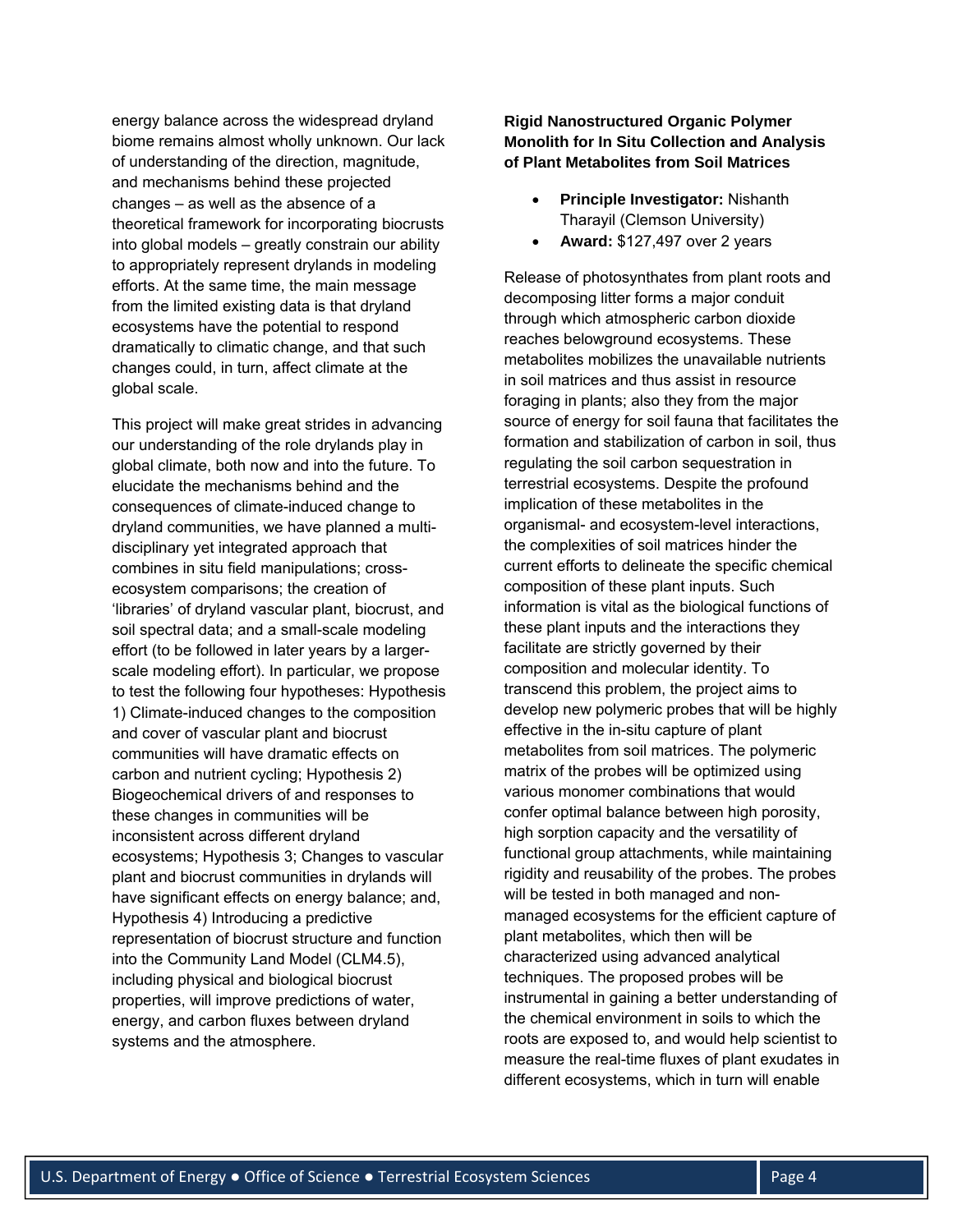an accurate classification of the labile pools of carbon in biogeochemical models.

#### **Determining the Drivers of Redox Sensitive Biogeochemistry in Humid Tropical Forests**

- **Principle Investigator:** Whendee Silver (University of California, Berkeley)
- **Collaborators:** Peter Thornton (Oak Ridge National Laboratory)
- **Award:** \$869,143 over 3 years

Humid tropical forests are often referred to as the lungs of the Earth. The long growing season and high plant biomass of these ecosystems helps regulate the chemical composition of the global atmosphere, and by extension, global climate. The availability of oxygen in soils and associated oxidation-reduction dynamics play important roles in carbon cycling and greenhouse gas fluxes in tropical forests. Changes in climate are likely to affect soil oxygen availability in tropical forests and in turn affect the flow of carbon and nutrients. Few studies have measured soil oxygen availability over time and space in tropical forests, and thus this important factor is absent or poorly represented in Earth systems models. In this study we will use field and laboratory experiments in humid tropical forests to develop a new component for the Community Land Model (CLM) that explicitly covers the relationships among soil oxygen, carbon cycling, and greenhouse gas fluxes. Research will be conducted in the Luquillo Experimental Forest, Puerto Rico. We will make near continuous measurements of soil processes to capture background patterns, as well as 'hot spots' and 'hot moments'. The data and modeling efforts associated with this work will improve the prediction of carbon and nutrient cycling and greenhouse gas dynamics in humid tropical forests.

# **Spatial Variation in Microbial Processes Controlling Carbon Mineralization within Soils and Sediments**

 **Principle Investigator:** Scott Fendorf (Stanford University)

- **Collaborators:** Christopher Francis (Stanford University), David Lobell (Stanford University), Markus Kleber (Oregon State University), Peter Nico (Lawrence Berkeley National Laboratory)
- **Award:** \$1,50,857 over 3 years

Soil plays a critical role in global carbon (C) cycling, having one of the largest dynamic stocks of C on earth—3300 Pg of C are stored in soils, which is three-times the amount stored in the atmosphere. An important control on soil organic matter (SOM) quantities is the rate of carbon utilization by microorganisms (SOM mineralization). The rate and extent of SOM mineralization is affected by climatic factors influencing microbial metabolic rates in combination with SOM chemistry, mineralorganic matter stabilization, and physical protection. What remains elusive is to what extent constraints on microbial metabolism induced by the respiratory pathway, and specifically the electron acceptor in respiration, control overall rates of carbon mineralization in soils. The complex physical structure of soils and sediments result limited oxygen ingress, resulting in anaerobic environments even within seemingly aerobic systems. The overarching goal of this study is to determine if variations in microbial metabolic rates induced by anaerobic microsites in soils are a major control on SOM mineralization rates and thus carbon storage. A combination of laboratory experiments and field investigations will be performed to fulfill our research goal. Model, laboratory studies will be performed to examine fundamental factors of respiratory constraints (i.e., electron acceptor) on organic matter mineralization rates. We will ground our laboratory studies with both manipulation of field samples and in-field measurements. Moreover, we will use reactive transport modeling to integrate our micro-scale measurements to deduce the field-scale (macroscopic) observable redox induced metabolic controls on carbon mineralization. A major outcome of our research will be the ability to quantitatively place the importance of cmscale variation in microbial metabolisms on the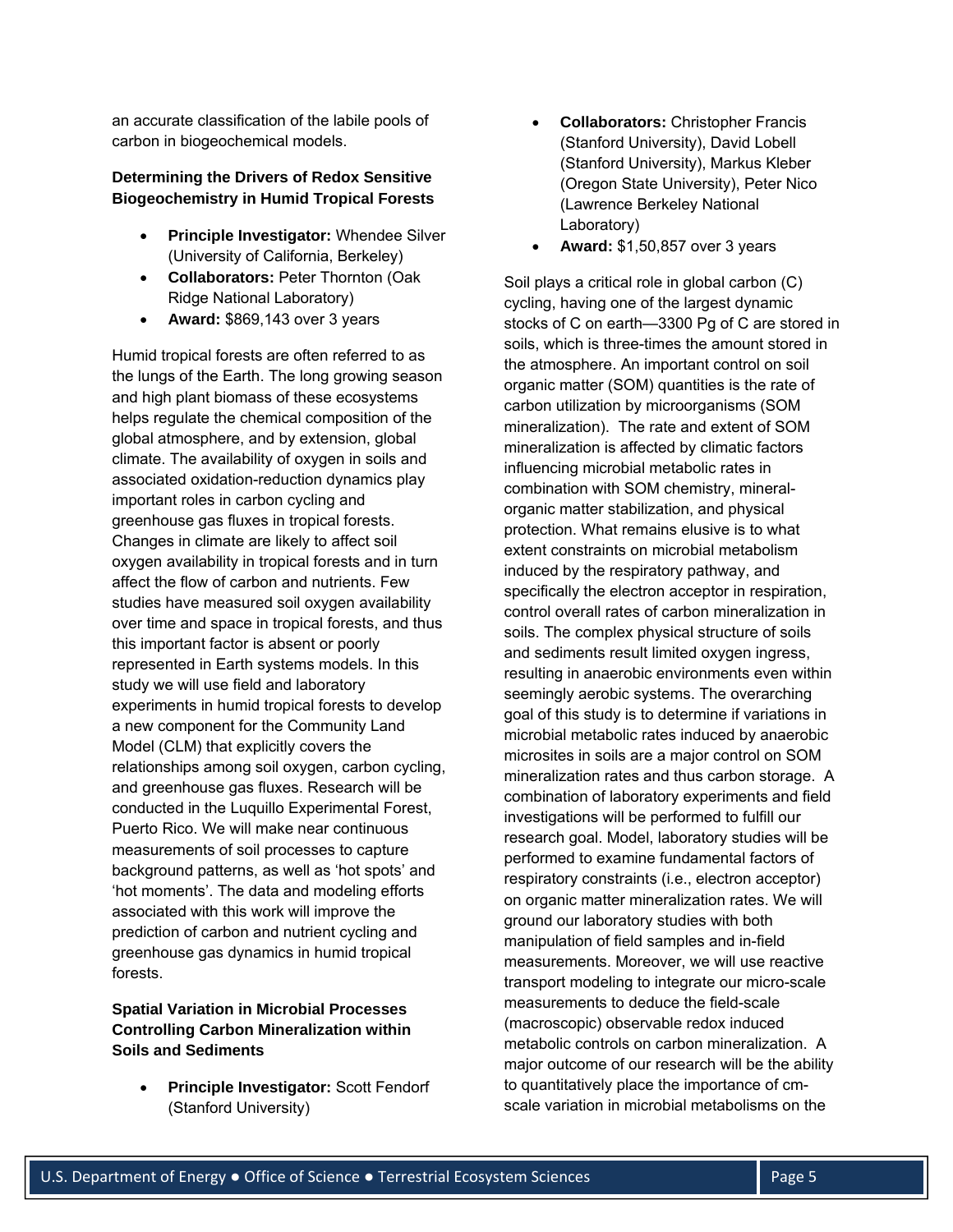rate of carbon mineralization in soils. Further, we will provide the ability to upscale our results into ecosystem models that can couple with global carbon models using well mapped or remotely sensed inputs such as soil texture, soil moisture, and plant ecosystem.

**Understanding Litter Input Controls on Soil Organic Matter Turnover and Formation are Essential for Improving Carbon-Climate Feedback Predictions for Arctic, Tundra Ecosystems** 

- **Principle Investigator:** Matthew Wallenstein (Colorado State University)
- **Collaborators:** Richard Conant (Colorado State University), Francesca Cotrufo (Colorado State University), Eldor Paul (Colorado State University), William Riley (Lawrence Berkeley National Laboratory)
- **Award:** \$1,049,996 over 3 years

The Arctic has experienced substantial regional warming over the past 30 years that could turn the Arctic into a net source of carbon to the atmosphere as soil organic matter (SOM) decomposes. But in addition to temperaturedriven acceleration of decomposition, several additional processes could either counteract or augment warming-induced SOM losses. For example, increased plant growth under a warmer climate will increase organic matter inputs to soils, which could fuel further soil decomposition by microbes, but will also increase the production of new SOM. Whether Arctic ecosystems store or release carbon in the future depends in part on the balance between these two counteracting processes, which this project focuses on. By differentiating SOM decomposition and formation and understanding the drivers of these processes, we will better understand how these systems function. We will integrate this new knowledge into a processbased biogeochemical model to improve our ability to forecast global change impacts on Arctic carbon stocks.

**Multi-scale Carbon Cycle Observations and Ecosystem Process Modeling at Niwot Ride, Colorado** 

- **Principle Investigator:** David Bowling (University of Utah)
- **Collaborators:** Charles Koven (Lawrence Berkeley National Laboratory), Britton Stephens (National Center for Atmospheric Reserach), Mark Williams (University of Colorado)
- **Award:** \$991,445 over 3 years

This project is a multi-scale investigation of carbon cycling at Niwot Ridge, Colorado, and application of the data to improve key components of a large earth system model called the Community Land Model (CLM). Our observations leverage and extend existing continuous long-term  $CO<sub>2</sub>$  concentration and  $CO<sub>2</sub>$  isotope records. The study involves a paired-site design, including measurements at an alpine tundra location and a nearby subalpine forest (the Niwot Ridge AmeriFlux tower). Measurements of  $CO<sub>2</sub>$  and its stable isotope composition at these sites are ongoing and the record is now > 8 years. The analyses within this project will guide improvements to the representation of vegetation and belowground carbon cycling in CLM and provide important tests of modeled terrestrial ecosystem responses to disturbance and climate change. We will investigate linkages between ecosystem processes and atmospheric  $CO<sub>2</sub>$  and  $CO<sub>2</sub>$ isotopes. We will directly examine the isotopic composition of major land surface carbon sources and sinks and below ground carbon pools. This will provide essential understanding of mechanisms of carbon transfer that will allow us to improve the representation of within-plant isotopic changes and soil carbon decomposition pathways in CLM.

# **Confronting Models with Regional CO2 Observations Principle I**

 **Principle Investigator:** James Ehleringer (University of Utah)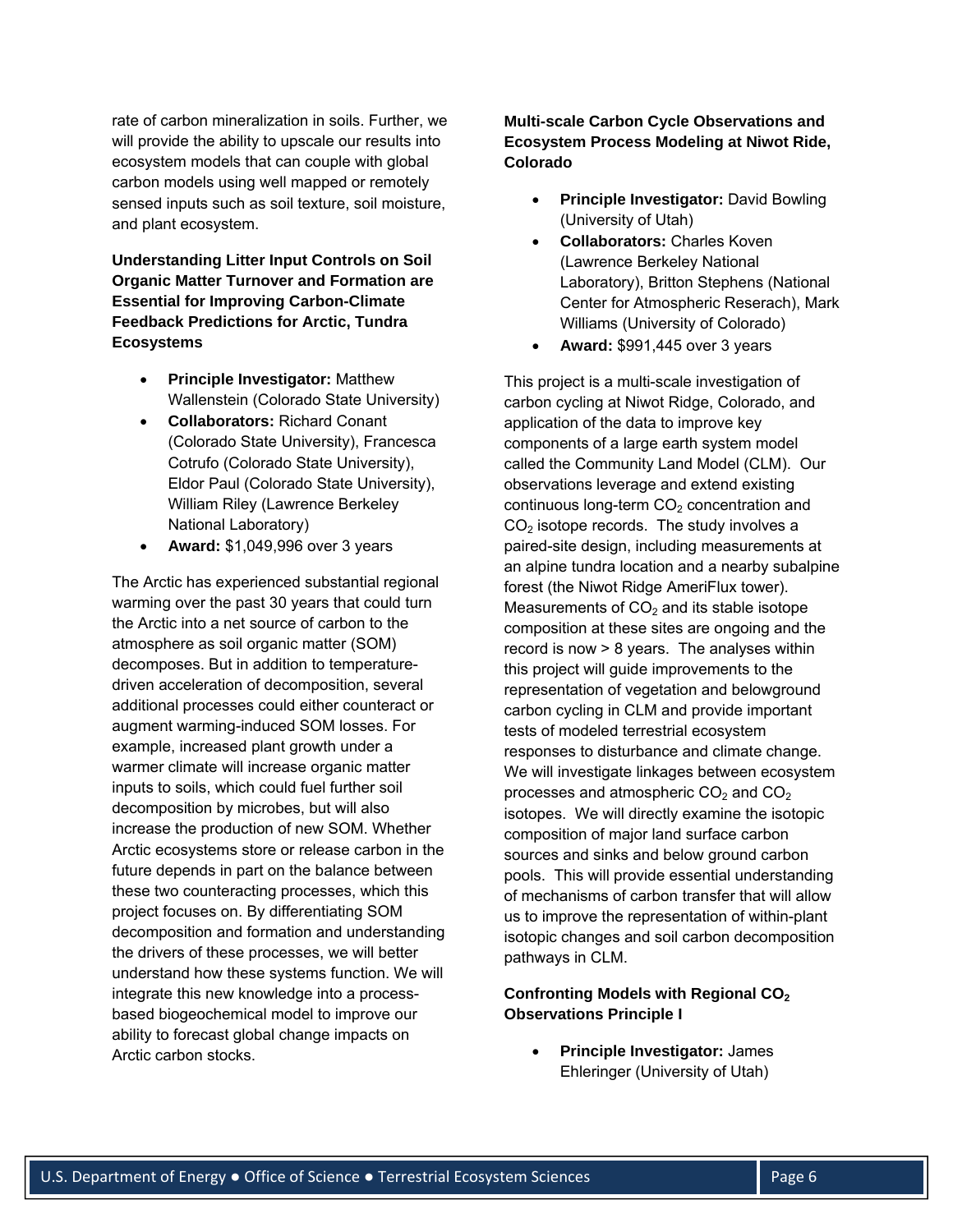- **Collaborators:** John Chun-Han Lin (University of Utah), Britton Stephens (National Center for Atmospheric Research), Peter Thornton (Oak Ridge National Laboratory), Robert Andres (Oak Ridge National Laboratory)
- **Award:** \$1,048,742 over 3 years

This research addresses an important DOE science area: the role of natural disturbances in carbon cycling. Our project includes both (a) modeling and field measurements and (b) strengthening ties between DOE national laboratories and universities. Our focus is on understanding the consequences of drought and emissions (fire and urban) to atmospheric trace gas composition (carbon dioxide, carbon monoxide, and methane), including both concentration and stable isotope composition. Measurements of these atmospheric gases are used to infer the spatial and temporal patterns of both sources and sinks in the carbon cycle. As part of this effort, we will maintain two long-term monitoring networks along a geographic gradient in Utah and Colorado that spans montane forests, urban regions, and oil/gas fields. In this research, we expand on a wellaccepted atmospheric model (STILT-WRF) as a tool to evaluate fluxes in CLM/CESM-related models through (a) existing long-term data sets, (b) ongoing monitoring networks, and (c) field campaigns using a mobile observatory. We will use the STILT model to provide a strong linkage between point atmospheric measurements and the surface parameterizations/emissions that are part of the CLM/CESM models. Since trace gases associated with source and sink fluxes differ in their stable isotope composition, our isotopic analyses of trace gases will allow us to partition changes in carbon dioxide, carbon monoxide, and methane fluxes in CESM into natural (drought and fire related) versus anthropogenic components. Overall, this project benefits and supports the DOE Long Term Mission and Goals in four distinct ways: (a) testing of carbon cycle models, (b) testing and evaluating model mechanisms whereby factors in CLM influence trace gas composition in CESM, (c) acquiring high-quality, long-term data

on concentrations and isotope ratios of carbon dioxide, carbon monoxide, and methane in western USA ecosystems, and (d) by reducing uncertainties associated with the representation of climate-carbon feedbacks in Earth System models through the development of new methods for evaluating model performance.

## **Above and Belowground Connections and Species Interactions: Controls Over Ecosystem Fluxes**

- **Principle Investigator:** Amy Trowbridge (HyPerspectives Inc.)
- **Collaborators:** Richard Phillips (Indiana University)
- **Award:** \$150,000 over 2 years

Forests represent the primary source of volatile organic compounds (VOCs) globally, and VOCs significantly impact ecological and atmospheric processes, including the production of ozone. Most of what is known about VOC production in forests comes from studies of live canopy foliage. However, recent work indicates that roots and soil microbes can be considerable sources of VOCs, with implications for models of atmospheric chemistry and ecosystem carbon budgets. In this project, soil and canopy VOC fluxes will be quantified in situ in forests dominated by different tree species. The mycorrhizal fungi associated with tree roots differ in their response to environmental variability and their effects on soil organic matter decomposition, with likely consequences for soil VOC emissions. In addition, we will partition soil emissions into autotrophic (i.e. root and mycorrhizal-derived) versus heterotrophic sources and determine underlying biological mechanisms controlling emission dynamics. Driven by our knowledge of plant-fungal dynamics, microclimate, VOC emission and transport rates, and atmospheric hydroxyl radical (OH) concentrations, we will improve ecosystem models and assess the potential for soil VOC emissions to influence ozone production. By understanding the important links between environmental variation, plant species composition, and the underlying mechanisms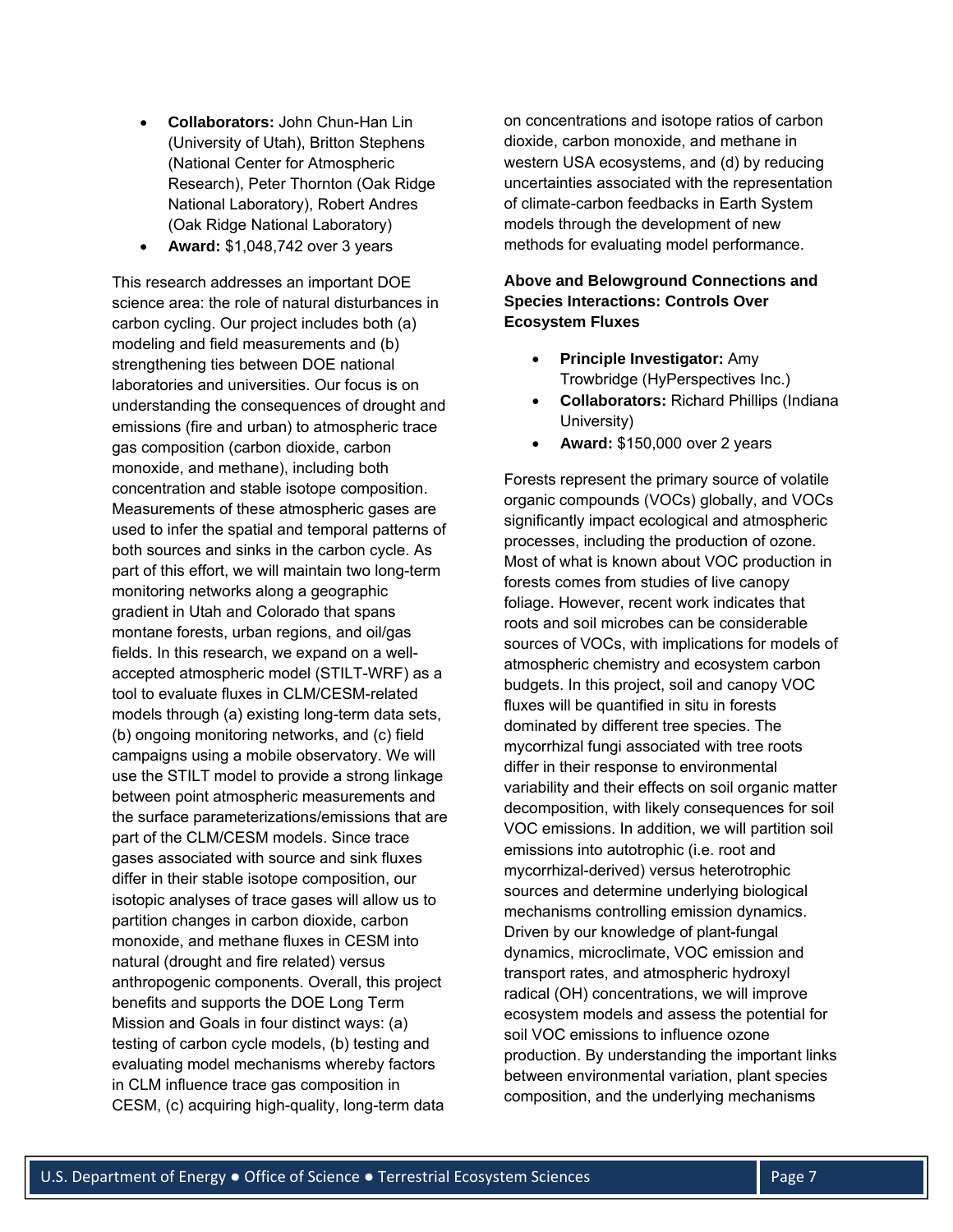controlling soil VOC fluxes, we will be able to make predictions as to how future changes in regional stand types, land use, and climate will impact atmospheric chemistry, air quality, and ecosystem function. Thus, the results from this project will contribute a comprehensive mechanistic understanding of biological and physical controls over VOC emissions from the molecular-to-ecosystem-to-atmospheric scales and improve the predictive capabilities of land surface models and global carbon cycling.

# **Regional and Global Climate Modeling (RGCM)**

**Biogeochemical Responses and Feedbacks to Climate Change: Synthetic Meta-Analyses Relevant to Earth System Models**

- **Principle Investigator:** Bruce Hungate (Northern Arizona University)
- **Collaborators:** Craig Osenberg (University of Florida), Jeff Dukes (Purdue University), and Yiqi Luo (University of Oklahoma)
- **Award:** \$932,746 over 2 years

Soil is one of the largest reservoirs of carbon, and could potentially buffer climate change by storing some of the extra carbon dioxide humans are releasing to the atmosphere. Yet, the stability of soil carbon is unsure, and its sensitivity to environmental change poorly understood at broad, general scales, despite decades of global change research projects. One critical problem is that the soil carbon pool is large and changes very slowly, making it hard to determine whether changes observed in experiments are real or are "noise" caused by plot-to-plot variation. At the same time, small changes are important, and could indicate substantial impacts on the future capacity of the biosphere to store carbon. The research we propose holds promise for surmounting this problem, by synthesizing results from multiple experiments using "metaanalysis" (quantitative data synthesis), increasing our ability to detect

whether changes are real and whether they are general across ecosystems and environments. Another critical challenge is how carbon storage in ecosystems is influenced by other essential resources, and particularly nutrients, which through various pathways could amplify or dampen changes in carbon storage. Earth system models have identified these interactions as crucial, but disagree about how large they are, and even in which direction they operate. The research we propose combines metaanalysis with theory of element cycling to examine these questions using data from real, on-the ground, experiments conducted over the past several decades. Our proposed approach extends beyond standard modes of data interpretation in experiments, with the goal of tying inferences directly to the Earth system models that provide our best understanding of possible future climate scenarios. In this way, our proposed research contributes to accomplishing the long-term measure of the Department of Energy's BER.

#### Objectives of the Project

This project will examine the sensitivity of carbon in land ecosystems to environmental change, focusing on carbon contained in soil, and the role of carbon-nitrogen interactions in regulating ecosystem carbon storage. The project will use a combination of empirical measurements, mathematical models, and statistics to partition effects of climate change on soil into processes enhancing soil carbon and processes through which it decomposes. By synthesizing results from experiments around the world, the proposed approach will provide novel insight on ecological controls and responses across broad spatial and temporal scales. In this way, a second objective of the project is to develop new approaches in metaanalysis using principles of element mass balance and large datasets to derive metrics of ecosystem responses to environmental change. The project will use meta-analysis to test how nutrients regulate responses of ecosystems to elevated  $CO<sub>2</sub>$  and warming, focusing on processes that regulate longterm C balance.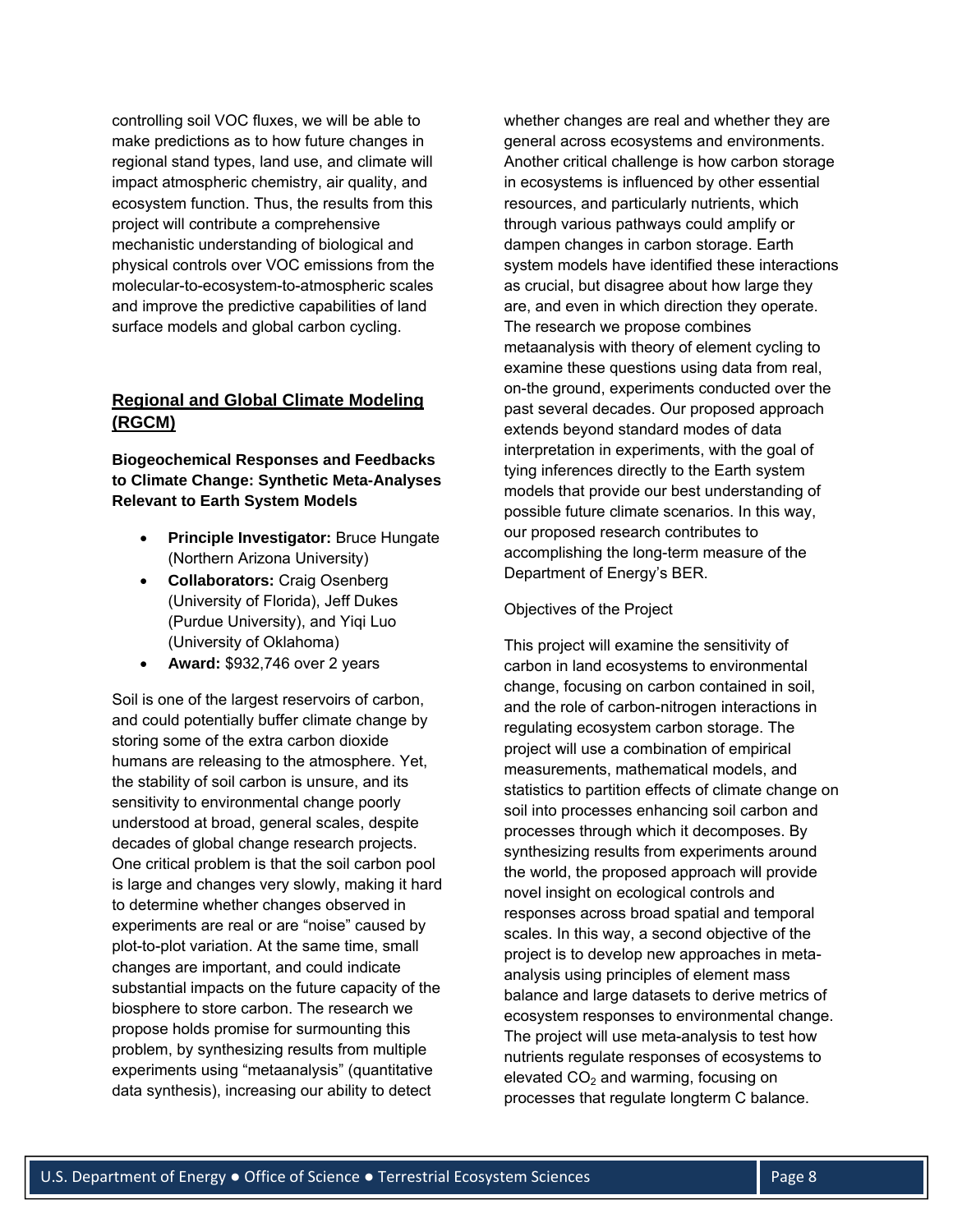Finally, the project will create a platform for data distribution in climate change research, designed specifically to facilitate future syntheses of results relevant to Earth system models

# **Estimating Carbon Flux and Storage: Constraint of the Community Land Model Using Observations at Different Temporal Scales**

- **Principle Investigator: David Moore** (University of Arizona)
- **Collaborators:** Ave Arellano (University of Arizona), Valerie Trouet (University of Arizona), Andrew Richardson (Harvard University), Andrew Fox (National Ecological Observatory Network)
- **Award:** \$970,020 over 3 years

We present a research plan to improve land surface models (LSMs) using new and existing data collections and modeling infrastructure that we have helped to develop. To achieve this goal, we will build upon a data assimilation system under development for the Community Land Model (CLM) and augment the available carbon and water flux observations with data products derived from (1) a network of already installed phenology monitoring webcams (2) seasonal measurements of tree growth and (3) tree-ring based estimates of primary productivity. We will use these data to constrain short (intra daily), medium (seasonal to intraannual) and long (inter annual to decadal) term processes in the model This research will build on established data collection and data assimilation capabilities to constrain land surface processes using ensemble techniques. The constrained model will be used to test hypotheses related to the utility of observations representing different timescales to constrain seasonal, interannual, and decadal carbon dynamics. Finally, carbon uptake and storage and associated uncertainty constrained by observations will be produced and validated at a regional scale.

Hypotheses to be tested and project tasks:H1. If eddy covariance data provides information on short-term processes, then assimilating eddy covariance data by itself will lead to improved short term model performance but large uncertainties in seasonal and long-term carbon dynamics. H2. If seasonal variation in carbon allocation is a key determinant of inter-annual variability in carbon fluxes, then a model constrained by cambial and leaf phenology should show improved estimates of year to year variance in tree growth and annual NEE. H3. If plant functional types represent robustly distinct functional units which share common parameters in a LSM, then estimates of carbon cycling derived from a LSM constrained using data from different locations with the same PFT should not be statistically different from each other, but should differ from parameterizations derived from ecosystems with different PFTs. Task 1 (a) Collate and estimate uncertainty in each Ameriflux and Fluxnet-Canada site observation record including phenocam observations and ancillary information, produce these as data products. (b) Collate biometric data from eddy covariance sites (Fig. 1) and collect new biometric data including tree-ring data to estimate Annual Net Primary Productivity (ANPP) dynamics and uncertainty at inter annual to decadal scale. Task 2 (a) Implement and test an ensemble based data assimilation system for CLM using synthetic data and data from task 1 (b) Test and parameterize different models to predict bud burst, canopy development, and senescence and develop forward operators or transfer functions to link in to CLM estimates of carbon and water fluxes, leaf carbon, and aboveground biomass. Task 3 Produce estimates of carbon uptake and storage for the North America using the optimized version of CLM in ensemble mode to characterize spatial uncertainty.

#### **Earth System Modeling (ESM)**

**Towards Parameterization of Root-Rock Hydrologic Interactions in the Earth System Model**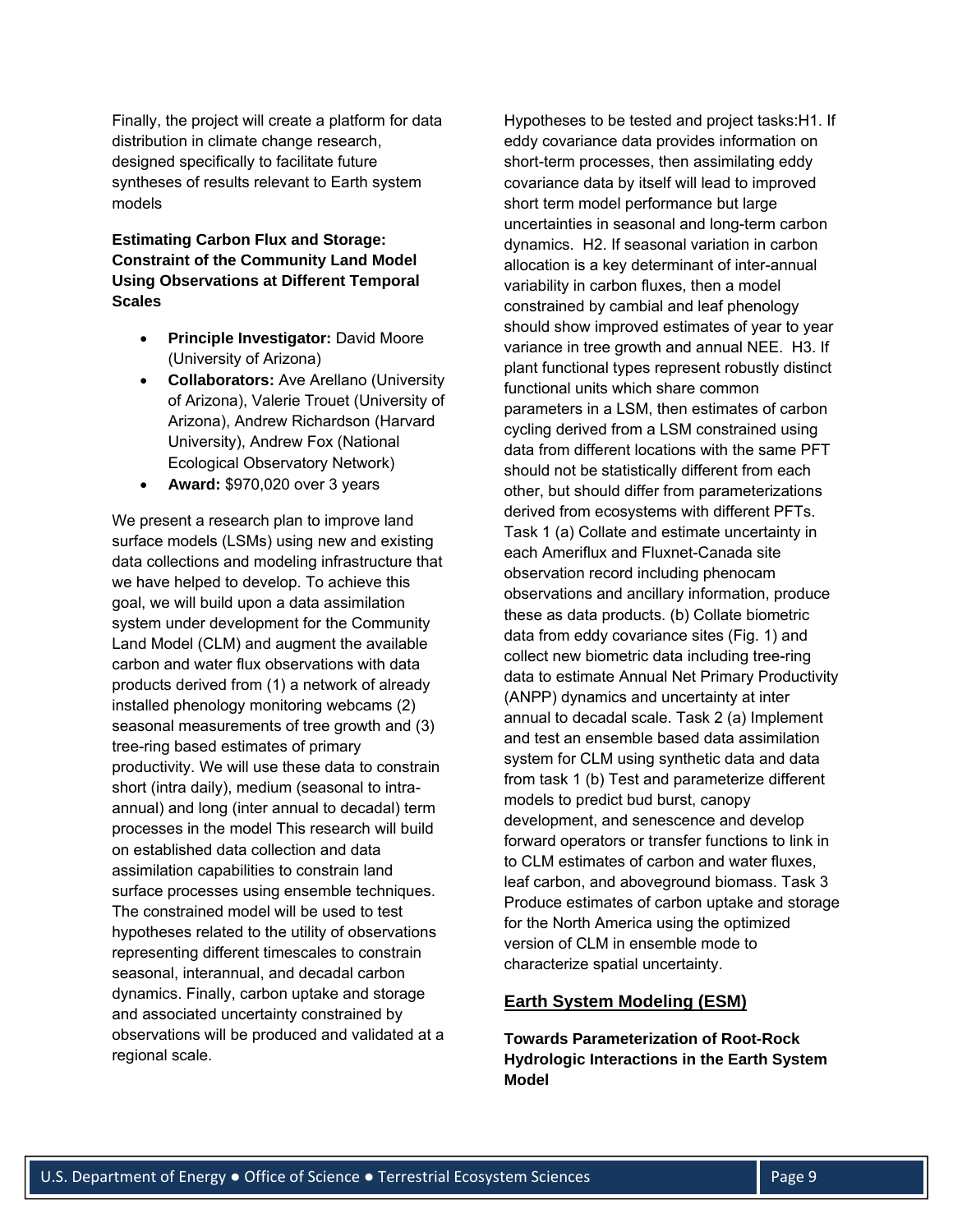- **Principle Investigator:** Inez Fung (University of California, Berkeley)
- **Award:** \$149,915 over 2 years

The degree of carbon-climate feedback by terrestrial ecosystems is intimately tied to moisture availability for photosynthesis, transpiration and decomposition. Extreme weather will be the "new normal" in a warming climate. During downpours, the rapid penetration of rainwater through the soil and weathered bedrock will dampen delivery to channels, increase pore pressures that lead to land sliding, and leave behind reservoirs of plant-available moisture in rock fractures and the weathered rock matrix. In an extended drought, tree survival and hence the magnitude of carbonclimate feedback depends on the availability of subsurface moisture and the ability of plant roots to access that moisture.

Our proposed work is focused on CLM, the land module in the Earth System Model. The immediate goal is to develop and test algorithms of "rock moisture" and root-rock interaction that could improve the CLM in changing precipitation extremes. The lack of relevant global datasets on the geology and hydraulic properties of the heterogeneous subsurface below the soil layer has necessitated many assumptions in current CLM algorithms.

We propose to employ a three-pronged approach. The first aims to develop a 1D model of "rock moisture" and transpiration using the large volume of continuous (over 4 years) highfrequency (<30 minute) hydrologic data (water table of 12 wells, sapflow, soil moisture) from our hillslope study site in northern California. The data also include repeated campaigns to measure the variations in "rock moisture" down to the water table. We will start with CLM4.0 and incorporate a saprolite layer and several weathered rock layers between the soil mantle and the water table. We will explore scenarios of hydraulic conductivity of the rock layers, with a mean value based on geology and a stochastic component that mimics flow through fractures. We will also experiment with varying

rooting depths of plant functional types as a function of hydroclimate and geology. The model algorithm will be tested against transient response of water table and transpiration to winter storms and dry summers. A second prong analyzes the high-frequency USGS data in the western US to quantify the fast and slow response of streamflow and water table to intense precipitation and extended droughts. A third prong upscales the 1D model of rock moisture to the western US and assess its ability to simulate the transient dynamics in the USGS data.

Significance: Warming climate will force a coevolution of vegetation and water resources that feedback on atmospheric  $CO<sub>2</sub>$  and climate. That trajectory in hilly landscapes underlain by bedrock may be strongly influenced by the yet unexplored rock moisture zone. The rock moisture model developed here will be easily coupled with global earth system models and regional climate models used to predict the vigor of ecosystems and their exchange of water and  $CO<sub>2</sub>$  with the atmosphere.

# **Improving Land-Surface Modeling of Evapotranspiration Processes in Tropical Forests**

- **Principle Investigator:** Gretchen Miller (Texas Engineering Experiment Station)
- **Collaborators:** Anthony Cahill (Texas A&M University), Gergianne Moore (Texas A&M University), Ruby Leung (Pacific Northwest National Laboratory)
- **Award:** \$869,801over 3 years

Land surface models are used to represent terrestrial processes that shape global climate; examples of these processes include evaporation, plant water use, and photosynthesis. While much progress has been made to improve and refine these models, some hydrological processes are not well captured, which hinders our ability to understand landatmosphere interactions and ultimately to predict impacts of climate change on water resources. The inadequate representation of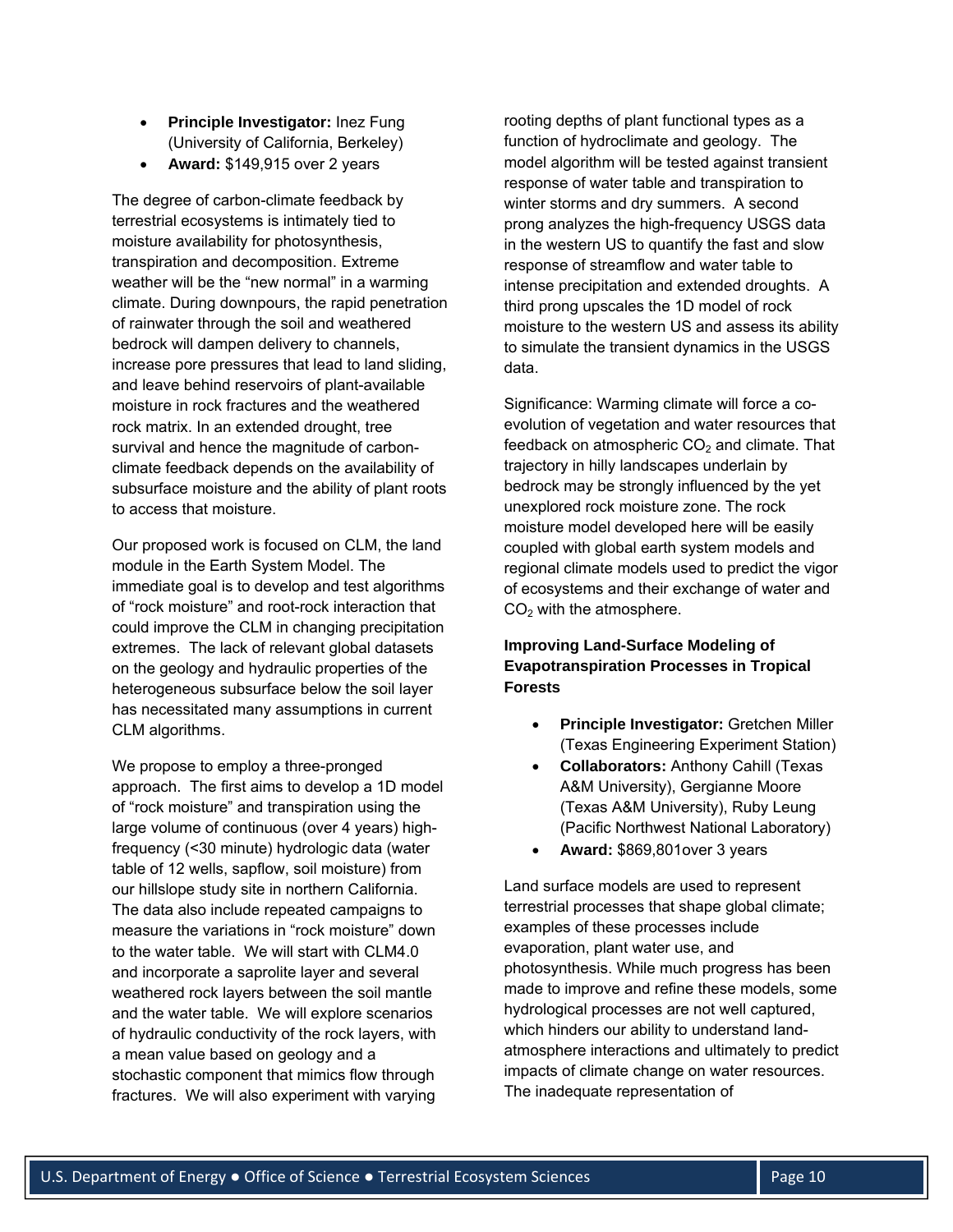evapotranspiration may partly explain why global climate models do not match observed precipitation patterns. Multiple factors contribute to this problem. In moist tropical regions, high humidity, leaf wetness, and cloud cover combine to suppress forest water use and possibly reduce forest growth in ways that are poorly understood. Mountainous areas pose additional difficulties, as standard modeling and measurement techniques are not readily applied in rough terrain. The overall goal of this project is to improve the modeling of fluxes of water vapor and carbon dioxide to and from tropical forests. This goal will be achieved through a combined program of field-based measurements in a mountainous tropical forest in Costa Rica and regional scale modeling of land surface fluxes in the Neotropic ecozone of South America, Central America, and the Caribbean. Specifically, the project will: 1) collect targeted hydrological and meteorological measurements along in-canopy and above-canopy profiles at locations throughout a mountainous forest watershed at the Texas A&M Soltis Center; 2) develop a new conceptual framework for modeling wet canopy processes based on the new dataset; 3) appropriately revise the Community Land Model (CLM) to improve its estimates of evapotranspiration in tropical forests; and 4) model tropical forests and their interactions with rainfall using the improved CLM coupled with the Weather Research and Forecasting (WRF) model capable of resolving processes in mountainous forests.

## **Scale-Aware, Improved Hydrological and Biogeochemical Simulations of the Amazon Under a Changing Climate**

- **Principle Investigator:** Chaopeng Shen (Pennsylvania State University)
- **Collaborators:** John Melack (University of California, Santa Barbara), William Riley (Lawrence Berkeley National Laboratory)
- **Award:** \$976,498 over 3 years

Earth System Models (ESMs) predict increased frequencies of extremely wet and dry periods in the Amazon over the next century, resulting in very uncertain Amazonian carbon budgets. Because the water cycle strongly influences the carbon cycle and other climate processes and feedbacks, we contend that accurately estimating  $CO<sub>2</sub>$  and  $CH<sub>4</sub>$  emissions from upland and floodplains in ESMs requires progress on three fronts: improved hydrologic descriptions, aquatic biogeochemistry, and improved spatial scaling of hydrologic and biogeochemical processes. This project will address these three issues by developing in the Community Land Model (CLM) a multi-scale hydrological and biogeochemical modeling framework based on a subgrid-parameterization scheme and scaleaware downscaling techniques. This approach will bridge the gap between coarse-resolution and fine-scale hydrological and biogeochemical predictions. The goal of the multi-scale framework is to predict CLM gridcell-scale states and fluxes consistent with fine-resolution simulations at orders of magnitude lower computational cost. The hydrologic descriptions will be built upon a highly efficient, physicallybased model (Process-based Adaptive Watershed Simulator; PAWS) that has been applied and tested in several temperate watersheds. This framework will greatly reduce uncertainties of hydrologic-biogeochemical simulations due to spatial scaling, enhance our simulation capabilities, and enable uncertainty quantification and multi-objective optimization at climate scales. We will also integrate a novel aquatic ecosystem model based on previous studies of floodplain carbon dynamics. With these new process representations in CLM we will evaluate the impact on Amazonian carbon budgets of increased frequency of wet and dry periods. We will also develop our scaling approach in a generalizable manner so that our results will be applicable to global simulations over decadal to centennial time scales.